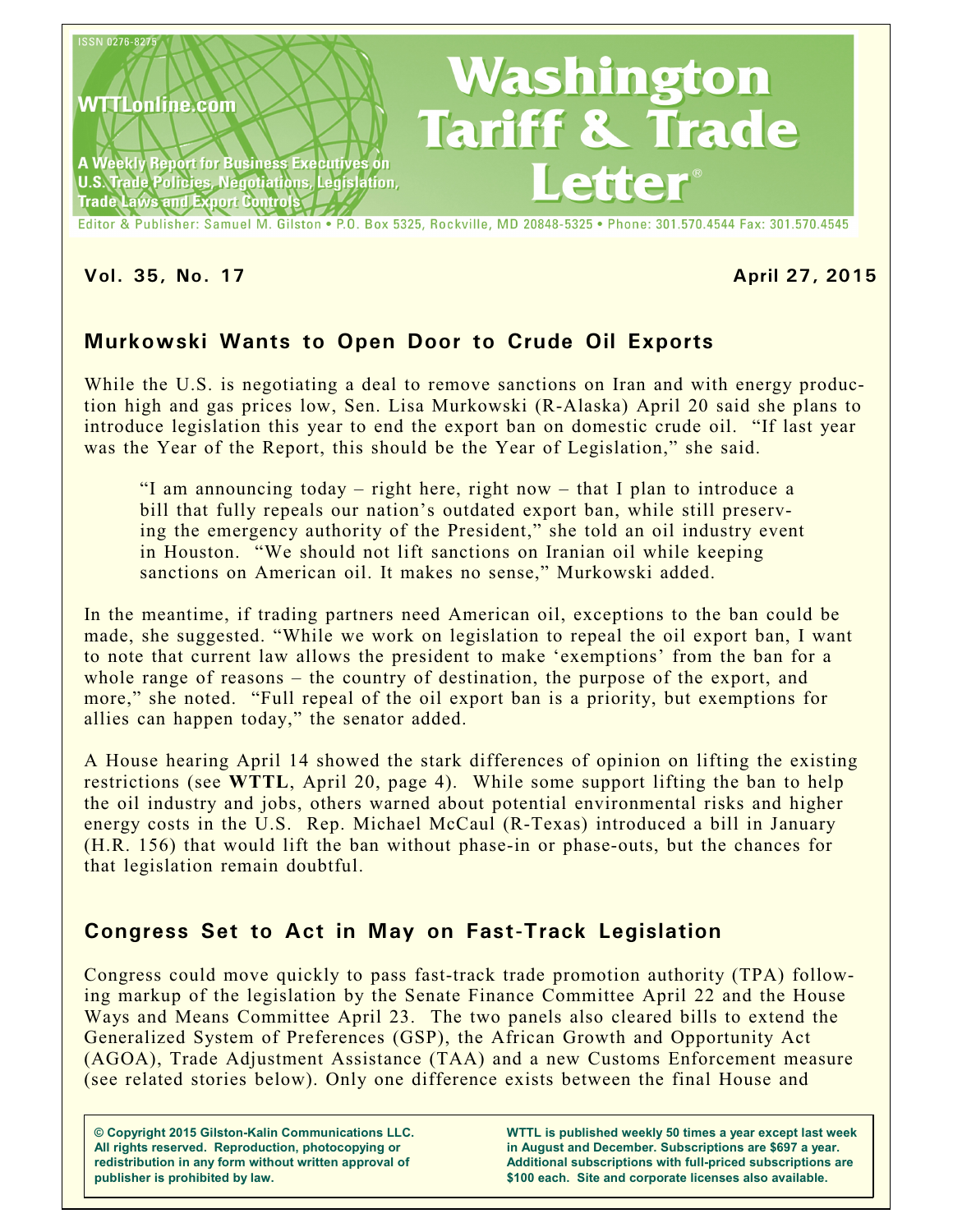Senate TPA bills, the addition of an anti-human trafficking amendment sponsored by Sen. Robert Menendez (D-N.J.) in the Finance bill. Two other Finance amendments were added to the Ways and Means bill. One would make it a negotiating objective in Transatlantic Trade and Investment Partnership (TTIP) talks to seek to discourage European countries from adopting anti-Israel boycott, divest and sanction (BDS) rules. The other would raise human rights protection to a principal negotiating objective.

The human trafficking amendment may require a House-Senate Conference Committee to resolve along with differences in the Customs and AGOA bills. Since Ways and Means Chairman Paul Ryan (R-Wis.) and Finance Committee Chairman Orrin Hatch (R-Utah) would co-chair any conference, it is likely they would strip out any amendments they don't like.

Both panels held marathon markup sessions. Finance was forced to delay its meeting due to an objection that Sen. Bernie Sanders (I-Vt.) raised under Senate rules to the committee meeting while the Senate was in session. Once it started the markup at 4:00 P.M., Finance needed six hours to finish its work. Ways and Mean took over 10 hours to do its markup, with the session prolonged by more than 20 Democratic amendment proposals and Democratic demands for roll-call votes on almost every one of them.

Although there was only one difference in the TPA bill, Finance added seven amendments to its version of the Customs enforcement measure. Added to the bill was an amendment co-sponsored by Sens. Charles Schumer (D-N.Y.), Sherrod Brown (D-Ohio), Rob Portman (R-Ohio) and Richard Burr (R-N.C.) for currency manipulation to be considered a countervailable subsidy in countervailing duty (CVD) cases. With Hatch opposed to the currency provision, its chances of remaining in a final bill are small.

The Obama administration and Treasury Secretary Jacob Lew also have strenuously objected to the inclusion of any stronger currency provisions in TPA or other legislation. In a letter to Hatch April 21, Lew warned that "seeking enforceable currency provisions would likely derail the conclusion of the TPP."

In testimony at Ways and Means April 22, he said his TPP counterparts are aware of congressional interest in adding currency to TPA. "We have consulted with our TPP partners in the last week and they have indicated willingness to discuss those concerns. Nonetheless, our partners firmly stated that the introduction of enforceable currency provisions in the context of trade agreements will undermine ongoing efforts to address currency issues and force them to reconsider TPP negotiations," Lew said.

#### **Hatch Protects TPA Bill from Unwanted Amendments**

Finance Chairman Orrin Hatch (R-Utah) successfully garnered bipartisan support to beat back a handful of troubling amendments to his and Ranking Member Ron Wyden's (D-Ore.) TPA bill (S. 995) April 22. In the end, only three amendments, including two he supported, were added before the committee adopted the measure by a bipartisan 20-6 vote. Hatch was also successful in steering Schumer's currency amendment to the Customs enforcement bill, which was to be introduced as a clean bill, rather than being attached to TPA. A separate amendment that Sen. Rob Portman (R-Ohio) proposed to strengthen the currency negotiating provisions in the Hatch-Wyden TPA bill was defeated on 11-15 vote, with several Democrats and Republicans crossing party lines to vote for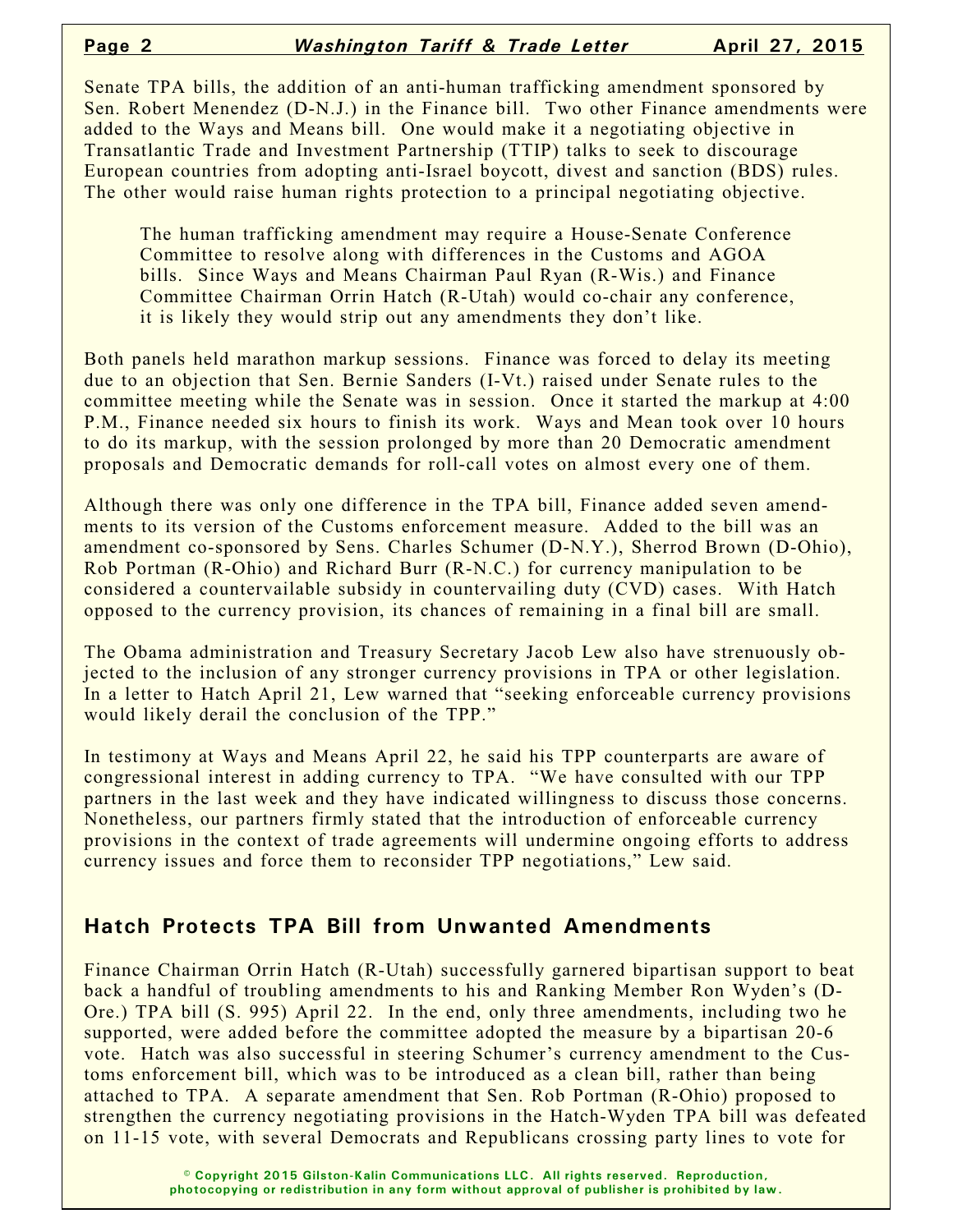or against the change. Hatch supported Sen. Ben Cardin's (D-Md.) amendment to include language seeking to oppose anti-Israel BDS actions in Europe. The proposal passed on a 26-0 vote. He also backed another Cardin amendment to raise human rights protection to a principal negotiating objective, and the committee approved that change by voice vote.

Hatch succeeded in defeating 11 other changes, including ones to strengthen its currency provision, protect Buy America requirements, delete investorstate-dispute-settlement as a goal, protect the trade preferences of Central America, and specific negotiating objectives for autos and industrial goods.

Unlike Ways and Means where almost every vote was along party lines, at Finance, several members crossed party lines to vote on amendments. The coming 2016 elections appeared to loom large for some members reportedly facing tough reelection campaigns, with Burr, Portman and Sen. Charles Grassley (R-Iowa) voting in favor of the CVD currency proposal, but Sen. Maria Cantwell (D-Wash.) voting against it. On final passage of TAA, which passed on a 17-9 vote, Republicans Portman, Burr, Sens. Pat Toomey (Pa.), Tim Scott (S.C.) and Dean Heller (Nev.) joined in support of the measure.

More amendments were added to the Customs enforcement bill, which passed by voice vote in the end. Many of the changes, however, are likely to be stripped out during a House-Senate Conference Committee. In addition to the CVD currency amendment, other changes tightened import rules against child labor, forced or indentured labor and added Section 301 provisions to cover environmental law violations.

Also added by voice vote was Portman's legislation (S. 998) to create a new process for annual miscellaneous tariffs bills to go through the International Trade Commission to avoid objections as earmarks (see **WTTL**, April 20, page 8) and one by Cantwell to have collected antidumping and countervailing duty funds placed in a trust fund to use to enforce U.S. trade laws and trade agreements. Cantwell also said she intends to offer an amendment on the Senate floor to reauthorize the Export-Import Bank.

Both panels approved the GSP/AGOA/Haiti measure by voice votes. While Ways and Means okayed the bill without amendments, Finance added two: one sense of Congress call for reviewing South Africa's AGOA eligibility and another to help women in Africa.

TAA passed Finance on 17-9 bipartisan vote. The committee defeated a proposed amendment by Sen. Sherrod Brown (D-Ohio) that would have restored funding for the program to pre-sequestration levels by a 13-13 vote. While 203 amendments had been filed for consideration before Finance started its markup, including 88 by Brown, only 26 were offered and voted on. The initial list had members worried that the session would go to 2:00 A.M. the next day, but it lasted instead until 10:00 P.M.

## **Ryan Blocks Levin TPA Substitute, Democrat Amendments**

Ways and Means Chairman Paul Ryan (R-Wis.) cited a parliamentary objection to rule out of order a TPA substitute amendment offered by Ranking Member Sander Levin (D-Mich.) and maintained party discipline to defeat more than 20 other Democratic amendments to the measure and to TAA. Only two Democrats, Reps. Earl Blumenauer (Ore.) and Ron Kind (Wis.) crossed party lines on several amendments, including final passage of TPA, which was approved by a 25-13 vote. The committee cleared TAA, AGOA, GSP

> **© Copyright 2015 Gilston-Kalin Communications LLC. All rights reserved. Reproduction, photocopying or redistribution in any form without approval of publisher is prohibited by law.**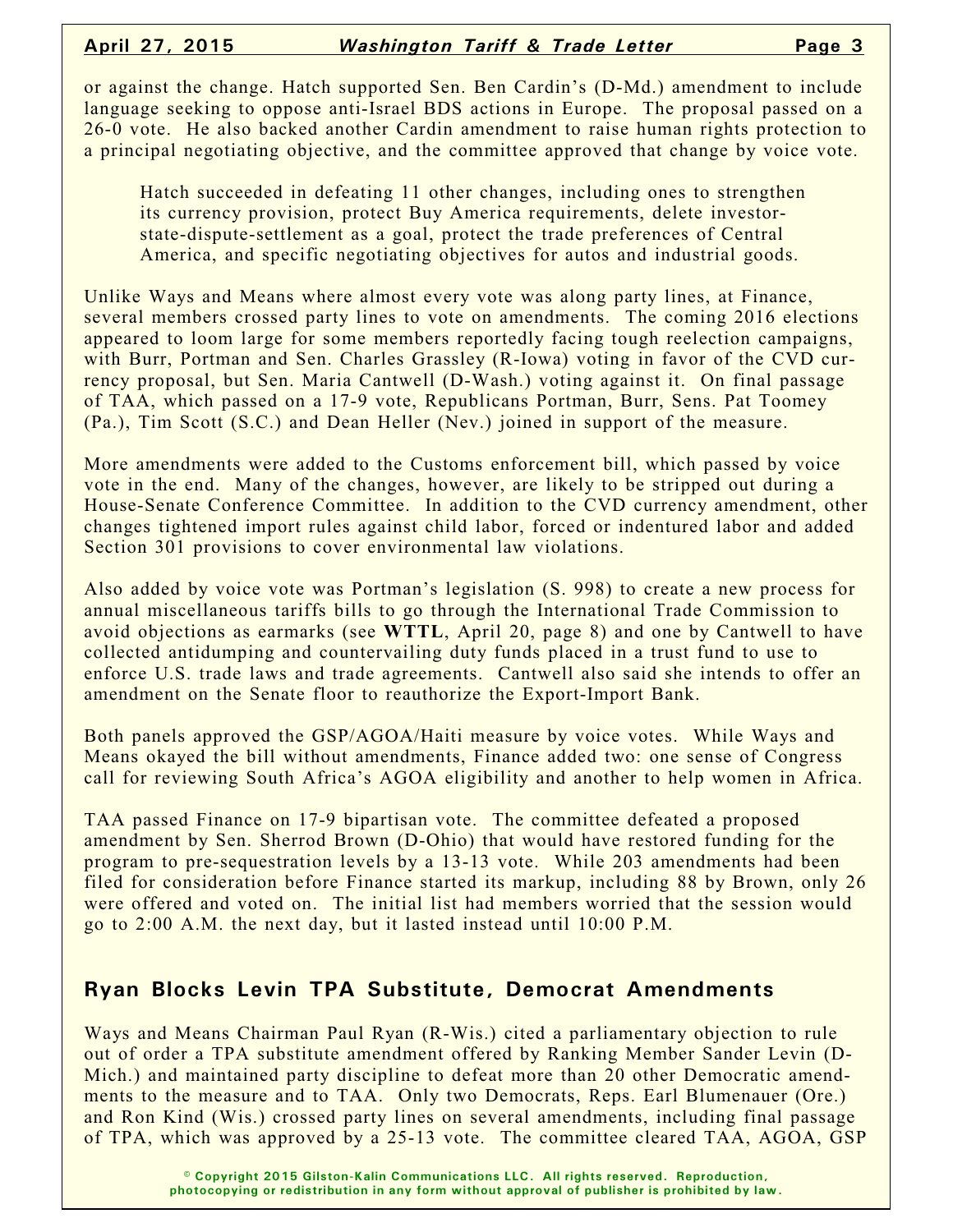and Customs measures by voice votes. Levin's substitute would have limited TPA to just TPP and would have changed its negotiating objectives to specific instructions. Among those instructions were stronger goals on labor, environment, human rights, investment and medicines. It specifically targets Japanese restrictions on auto imports and calls for the elimination of agriculture tariffs, not just reductions. Levin has repeatedly called for addressing TPP issues before tackling TPA.

Ryan ruled the amendment out of order, citing "Rule 10" which restricts Ways and Means to act on issues within its jurisdiction. He did not explain specifically what in the Levin proposal was outside the panel's purview.

Levin complained that the Ryan-Hatch-Wyden TPA "is toothless," and other Democrats called it a "wish list." The bill doesn't put Congress in the driver's seat, "it puts Congress in the backseat," Levin said. Before the markup, House Minority Leader Nancy Pelosi (D-Calif.) said she supported the Levin proposal, which will give her and other Democrats a chance to say there is a TPA version they are ready to back.

#### **Customs Bill Would Tighten Scrutiny of New Importers**

The Customs enforcement bills reported out of the House Ways and Means Committee and Senate Finance Committee could allow Customs and Border Protection (CBP) to impose higher bond requirements on goods brought into the U.S. by new importers. Among the numerous provisions in the measures is one that would create a "new importer" program that would assess the risk of new importers not paying duties, and establishing criteria to assess that risk.

The legislation also would enhance protection against imports of counterfeit goods and products that violate intellectual property rights (IPR). One change would require Homeland Security (DHS) to establish a process to enforce pending copyrights to the same extent as registered copyrights.

DHS also would be directed to establish a Commercial Targeting Division within CBP's Office of Trade and National Targeting and Analysis Groups (N-TAGs). N-TAGs would be required to target imports that violate customs and trade laws, particularly (1) agriculture programs; (2) antidumping and countervailing duties; (3) import safety; (4) IPR; (5) revenue; (6) textiles and apparel; and (7) trade agreements and preference programs.

Also included are provisions for CBP to establish an importer of record program that includes criteria and a process for assigning importer of record numbers, to ensure that duplicate importer of record numbers are not assigned and to maintain and evaluate the accuracy of a database of importers. "The Commissioner shall provide to the relevant committees a report on the importer of record program. This report is due within one year of the date of enactment of this proposal," a summary of the bill said.

Several new reports on Customs duty collection also would be required under the legislation. Treasury's inspector general would need to submit a report every two years to the relevant committees on its assessment of CBP's effectiveness with respect to (1) revenue protection; (2) measuring accountability and performance related to revenue protection; (3) the number of entries resulting in the underpayment of duties owed and a summary of the outcome of investigations; and (4) the effectiveness of CBP's training efforts with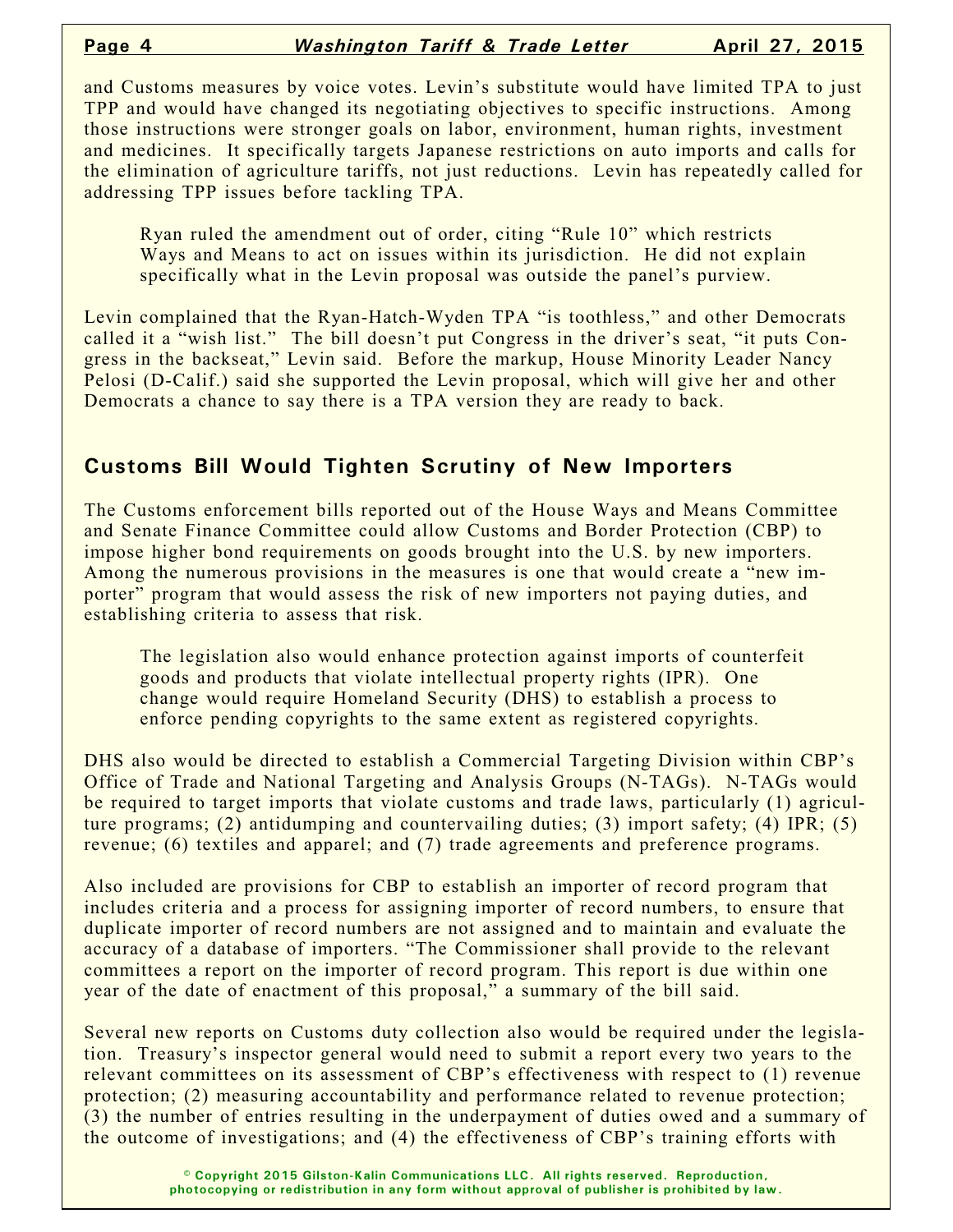respect to duty collection. Treasury and DHS also would be required to submit a joint report from 2016 to 2018 on in-bond transfers, which have raised complaints. The report will cover: (1) the total entries shipped in bond; (2) the ports of entry (POE) merchandise arrives in for transportation in bond; (3) the average time taken to reconcile records of merchandise transported in bond; (4) the average time merchandise is transported in bond; (5) the total revenue owed and collected for merchandise transported in bond; (6) the total number of instances the POE of destination changes for merchandise transported in bond; and (7) the number of entries that have not been reconciled for merchandise transported in bond.

The measure would change the duty-free *de minimis* value for merchandise imports to match the level for personal entries. The *de minimis* level would rise to \$800 from \$200. This change has been sought by express carriers.

A proposal that was suggested but not offered was one to include the Leveling the Playing Field Act, which would have extensively changed antidumping and countervailing duty laws and, in several parts, reverse court rulings on how Commerce handles nonmarket economies, adverse facts available and consideration of submitted data, as well as limiting the number of voluntary respondents in cases. The changes would have made trade remedy rules much more favorable to petitioners.

An amendment offered by Rep. Charles Boustany (R-La.) in Ways and Means and Sen. John Thune (R-S.D.) in Finance and adopted by both panels would require Customs to distribute principal collected from antidumping and countervailing duties and interest to eligible domestic petitioners under the Byrd Amendment. "This amendment prohibits Customs from transferring to the General Treasury any payment received under a bond so that it is available to be distributed to domestic producers, where applicable," Boustany told the committee when he introduced the amendment.

"This is an issue hitting home in Louisiana because just last year CBP made a decision that because it took an extremely long time to investigate and resolve an ongoing surety case involving Louisiana crawfish processors, that most of the \$6.1 million would be applied to this general late-pay interest, per CBP's regulation. Only then did CBP pay the remaining amount to the local processors," he said.

### **Bill to Allow Cuban Export Financing Introduced in Senate**

A total lifting of the trade embargo against Cuba "may be a bridge too far" for the current Congress, Sen. Heidi Heitkamp (D-N.D.) told a Senate Agriculture Committee hearing April 21. The next day, she tried to chip away at the sanctions, introducing the Agricultural Export Expansion Act (S. 1049), which would lift the ban on private banks and companies offering credit for agricultural exports to Cuba.

The biggest obstacle to expanding farm exports to Cuba, she says, is the inability of private companies and banks to provide credit for commodities that are in high demand in Cuba. "Especially in light of our country's new policy toward Cuba, there isn't any reason why Cuba should buy its black beans, peas, and lentils from Canada instead of North Dakota," she said in a statement. At the hearing, administration officials noted the obstacles to increased trade with Cuba, even after President Obama moved to normalize relations. "U.S. exporters continue to be prevented by statute from offering financing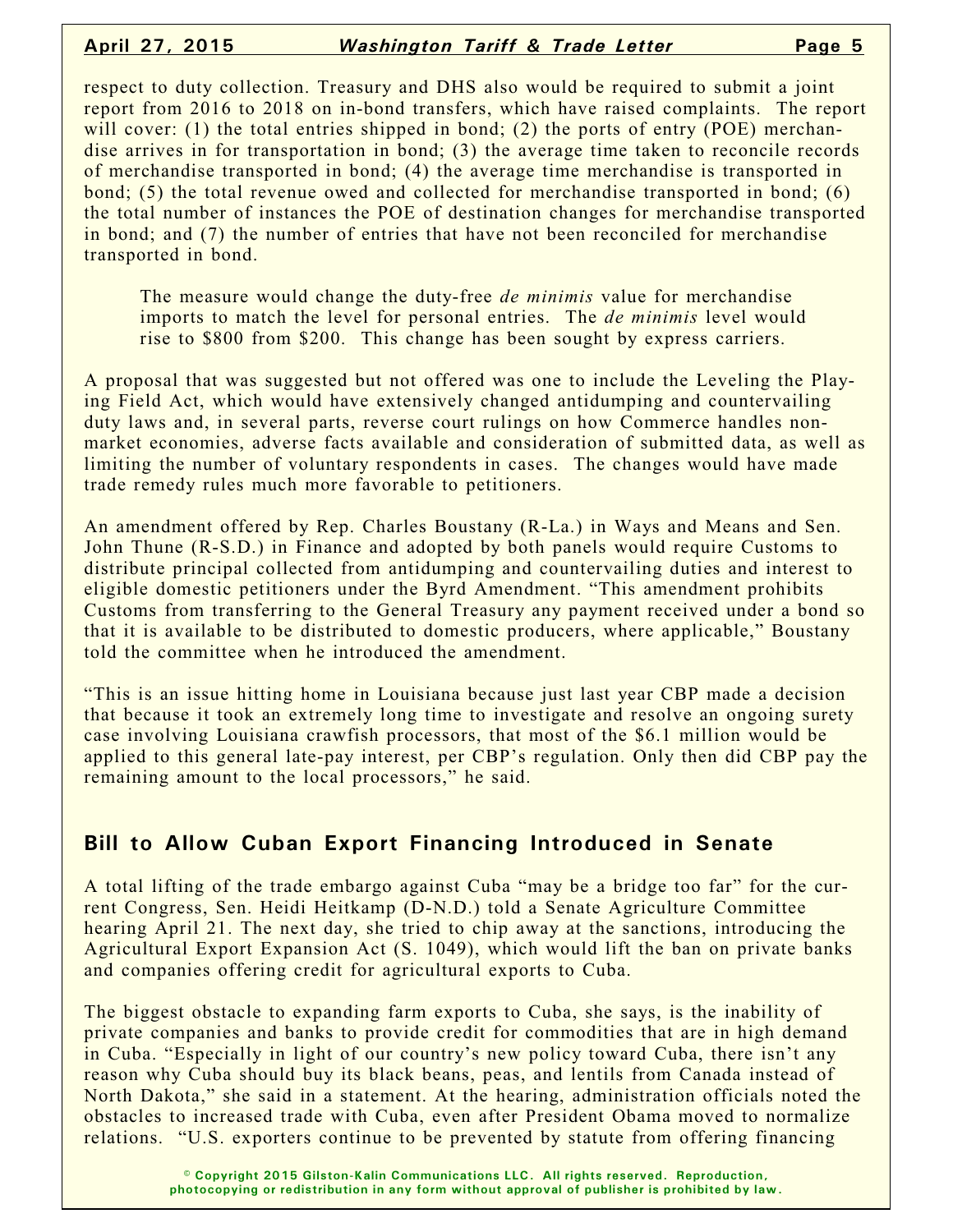inducements, such as loans, for authorized agricultural exports, a limitation that may prevent them from being as attractive to Cuban importers as third-country competitors," said Office of Foreign Assets Control (OFAC) Acting Director John Smith.

Current law also prohibits federal funding for market promotion in Cuba. "Despite this opening, U.S. government agencies – including USDA – remain prohibited from providing U.S. export assistance and any U.S. credit or guarantees for exports to Cuba," Agriculture Under Secretary Michael Scuse told the committee. "These restrictions apply to USDA's successful cooperative market development programs like the Market Access Program and the Foreign Market Development Program," he added.

The potential value of exports to Cuba even without the embargo is debatable. "By fiscal year 2008, U.S. agricultural exports to Cuba had reached a peak of \$658 million. However, by the end of last fiscal year, they had fallen by more than half, to \$300 million. Yet, at the same time, global agricultural exports to Cuba have doubled over the past decade to \$1.7 billion," Scuse said.

Global competitors, such as Brazil, Argentina, Canada and the European Union stepped into the vacuum with credit financing and supply. Officials also noted obstacles on the Cuban side, including state bureaucracy and infrastructure unable to handle increased imports. For example, all imports from the U.S. currently must be processed through a single state-owned agency, Alimport, Scuse noted.

In February, a bipartisan group of senators led by Sen. Amy Klobuchar (D-Minn.) introduced the Freedom to Export to Cuba Act (S. 491). The bill would lift the embargo on Cuba and restrictions on transactions between U.S.-owned or controlled firms and Cuba, limitations on direct shipping between Cuban and U.S. ports, restrictions on remittances, and the prohibition on indirect financing of Cuba (see **WTTL**, Feb. 16, page 1).

### **USTR Criticizes EU Proposal on GMO Restrictions**

A new proposal by the European Commission April 22 to allow member states to restrict the use of genetically modified (GM) food in their territories even after the products have been authorized could throw cold water on ongoing talks on a Transatlantic Trade and Investment Partnership (TTIP). 'We are very disappointed by today's announcement of a regulatory proposal that appears hard to reconcile with the EU's international obligations," U.S. Trade Representative (USTR) Michael Froman said in a statement.

According to an EU factsheet on the proposal, the restrictions could be in line with international commitments. "The measures adopted by Member States need to be compatible with the internal market, in particular Article 34 TFEU, which prohibits measures of equivalent effects to quantitative restrictions to the free movement of goods," it said.

"That is why the Member States making use of this proposal will need to justify the measures taken based on grounds in accordance with … the notion of overriding reasons of public interest," the factsheet added. "In addition, the measures envisaged will need to be compatible with the principles of proportionality and non-discrimination between national and non-national products," it noted. At a press conference at the end of week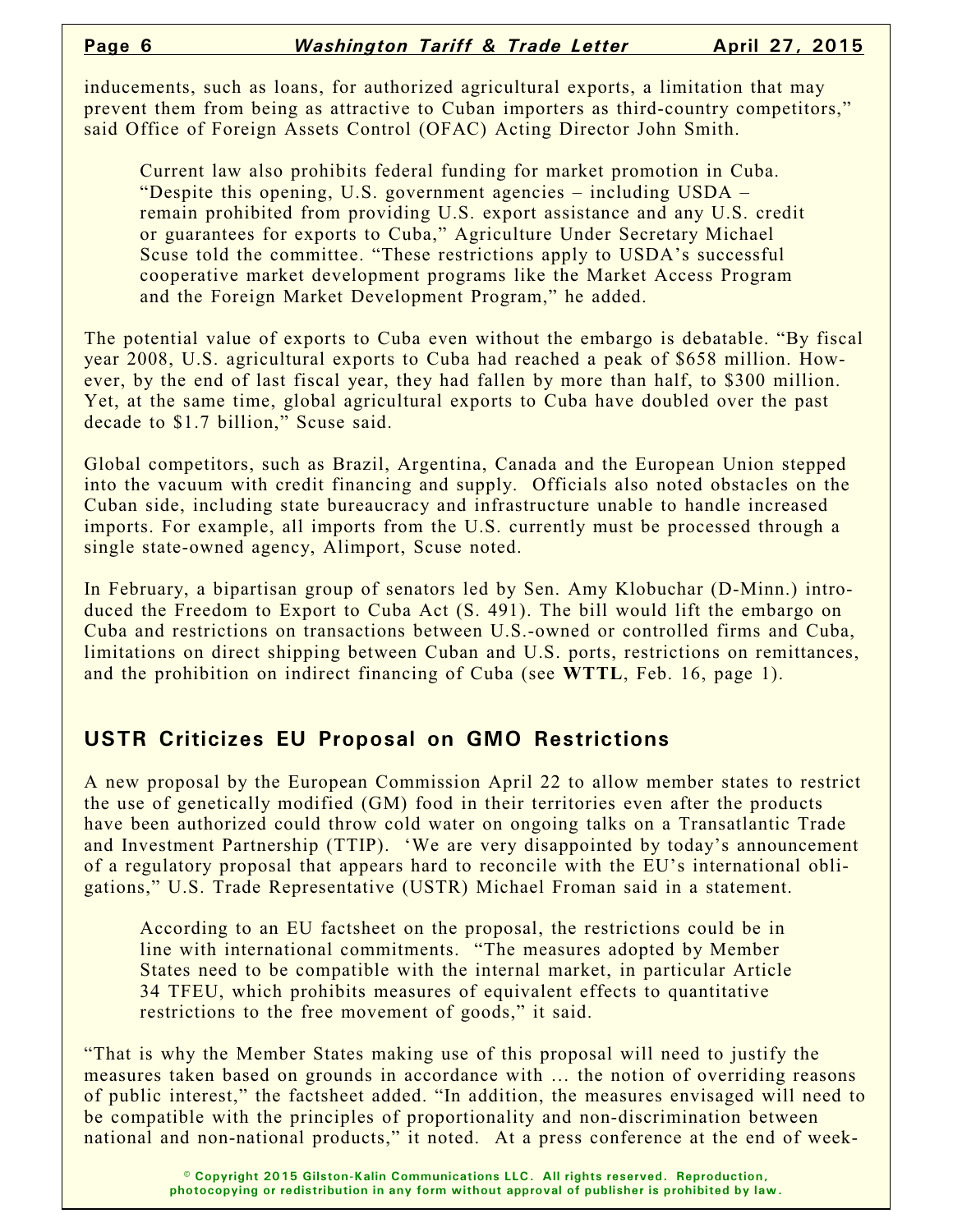long TTIP negotiations in New York City April 24, EU Chief Negotiator Ignacio Garcia Bercero said the proposal "is consistent with our international obligations." Pending the approval of the new legislation, current procedures for the approval of GMOs for food and feed will continue to apply. "Indeed, earlier today the commission approved 19 pending GMO applications," reported. Of those 19, 17 were approved from the U.S. soybean industry, which has 40 applications pending.

"This announcement means little if the EU persists in its current unscientific and delayed approval process for new varieties developed through biotechnology," American Soybean Association Vice President Wilkins said in a separate statement April 24. Earlier in the week, he criticized the rules for being "based on something as trivial as political or popular whims."

## **TTIP Talks See Long Road Ahead**

As Congress moved closer to passing fast track negotiating authority, U.S. and European Union (EU) negotiators wrapped up their ninth round of talks toward a Transatlantic Trade and Investment Partnership (TTIP) in New York April 24. While observers don't expect a TTIP deal before the very end of the Obama administration, at best, negotiators say they are moving talks along one small step at a time.

During the latest session, the U.S. tabled a new proposal to "provide opportunities for U.S. exporters of products to the EU to have their products tested and certified in the United States and vice versa," U.S. Chief Negotiator Dan Mullaney told a press briefing at the end of the round. In addition, "negotiators and a range of regulators are at the table accomplishing the necessary technical work to achieve regulatory compatibility in a number of important sectors, including automobiles, pharmaceuticals and medical devices," he said.

Chief EU Negotiator Ignacio Garcia Bercero confirmed the next formal negotiating round will take place in Brussels before the summer break in August. "After the summer period technical discussions will continue on a regular basis and we expect a political stocktaking in the early autumn, which will steer the next phase in the negotiations," he said.

Trade sources say they expect the passage of TPA to help clear the way for completion of TPP, which would then allow TTIP negotiators to start getting into substantive talks early in 2016. Then the question would be whether they could complete talks while the Obama administration is still in office.

A "very best case scenario," according to one source, would see talks finished next year, congressional hearings to be held in the fall and Congress to vote during a lame-duck session after the November 2016 elections. That is unlikely, and USTR negotiators are reportedly saying privately they need two more years to reach a deal. That would put off a final accord until the last quarter of 2017 or early 2018. On the U.S. side, agreement also could be held up by new rules included in the pending TPA bill that would require the president to give Congress 90 days advance notice before signing an agreement and to publish the text 60 days before signing. On the EU side, the schedule could be even longer. While members of the EU Parliament have been following the negotiations very closely and could vote on a deal quickly, the process could be extenuated by the